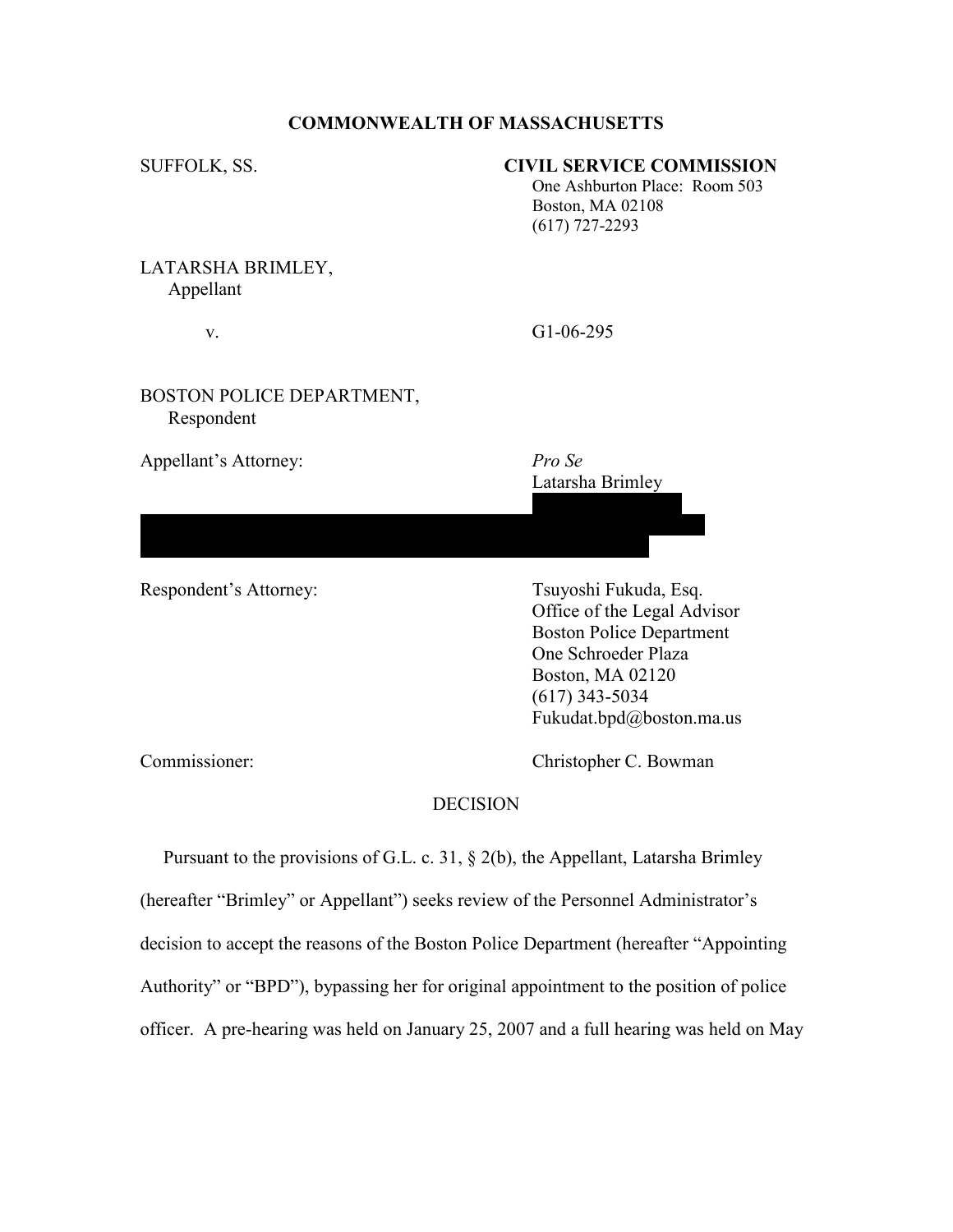2, 2007 at the offices of the Civil Service Commission. One tape was made of the hearing.

# FINDINGS OF FACT:

 Fourteen (14) exhibits were entered into evidence at the hearing. Based on these exhibits and the testimony of the following witnesses:

# For the Appointing Authority:

- Edward P. Callahan, former Human Resources Director, Boston Police Department;
- Sergeant Detective Norman Hill; Boston Police Department;

### For the Appellant:

• Latarsha Brimley, Appellant;

I make the following findings of fact:

- 1. The Appellant is a thirty-three (33) year old female from Dorchester. She graduated from Boston High School and is completing courses at Curry College. (Testimony of Appellant; Exhibit 14)
- 2. The Appellant has two children and is currently not employed. (Testimony of Appellant)
- 3. The Appellant took an open examination for the position of police officer in 2005 and received a score of 79. (Stipulated Fact)
- 4. On December 12, 2005, the Appellant's name appeared on Certification 251238 for the position of full-time female police officer for the Boston Police Department. (Stipulated Fact)
- 5. The Boston Police Department filled sixteen (16) female police officer positions from Certification 251238. A total of 84 candidates were selected as part of this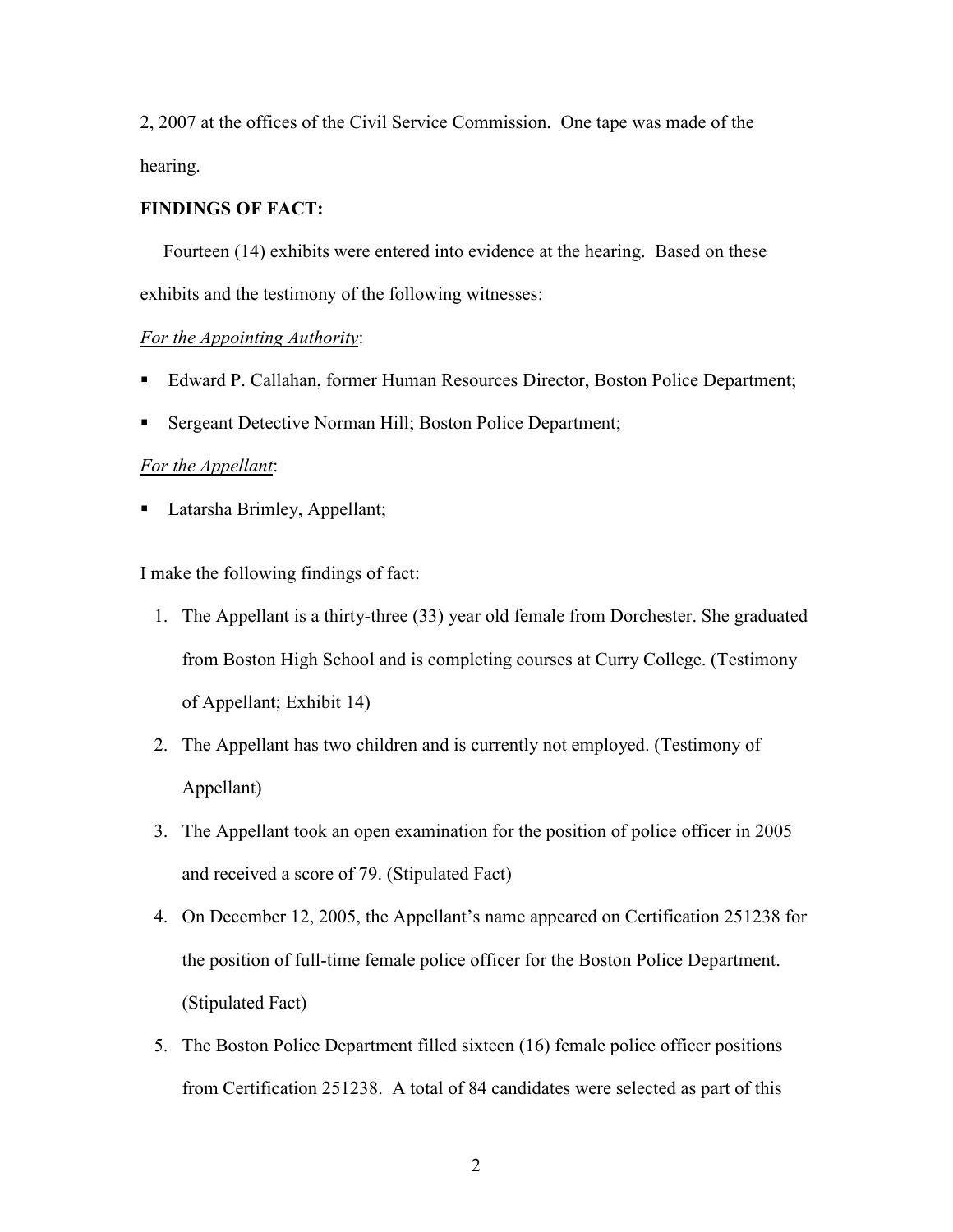overall hiring cycle. Three (3) of the candidates selected for appointment were ranked below the Appellant on the above-referenced Certification. (Stipulated Facts)

- 6. On May 1, 2006, the Boston Police Department notified the state's Human Resources Division (HRD) that it was bypassing the Appellant for appointment and proffered the following reasons: a) the Appellant has had three (3) 209A restraining orders issued against her in 1988, 1994 and 1995; b) From 1993 to 1995, the Appellant was charged with "Assault and Battery By Means of a Dangerous Weapon" & "Malicious Destruction of Property Over \$250.00", 2 counts of "Larceny by Check" and "Threatening"; c) In September 2004, the Appellant allegedly threatened a Boston police officer at the officer's home; and d) in February 2005, the Appellant was terminated from her former employer. (Stipulated Facts; Exhibit 1)
- 7. Both parties stipulated that the Appellant was subsequently bypassed a second time under Certification 260618 for the same reasons. (Stipulated Fact)
- 8. The above-referenced reasons for bypass were discovered as part of a background investigation completed by the Boston Police Department of all potential applicants. (Testimony of Callahan and Hill and Exhibits 4-13)
- 9. All BPD recruit applications, including the background investigations, are reviewed by a "roundtable" consisting of several members including the Director of Human Resources for the Boston Police Department, and Sergeant Detective Norman Hill, Commander of the Recruit Investigations Unit. (Testimony of Callahan and Hill)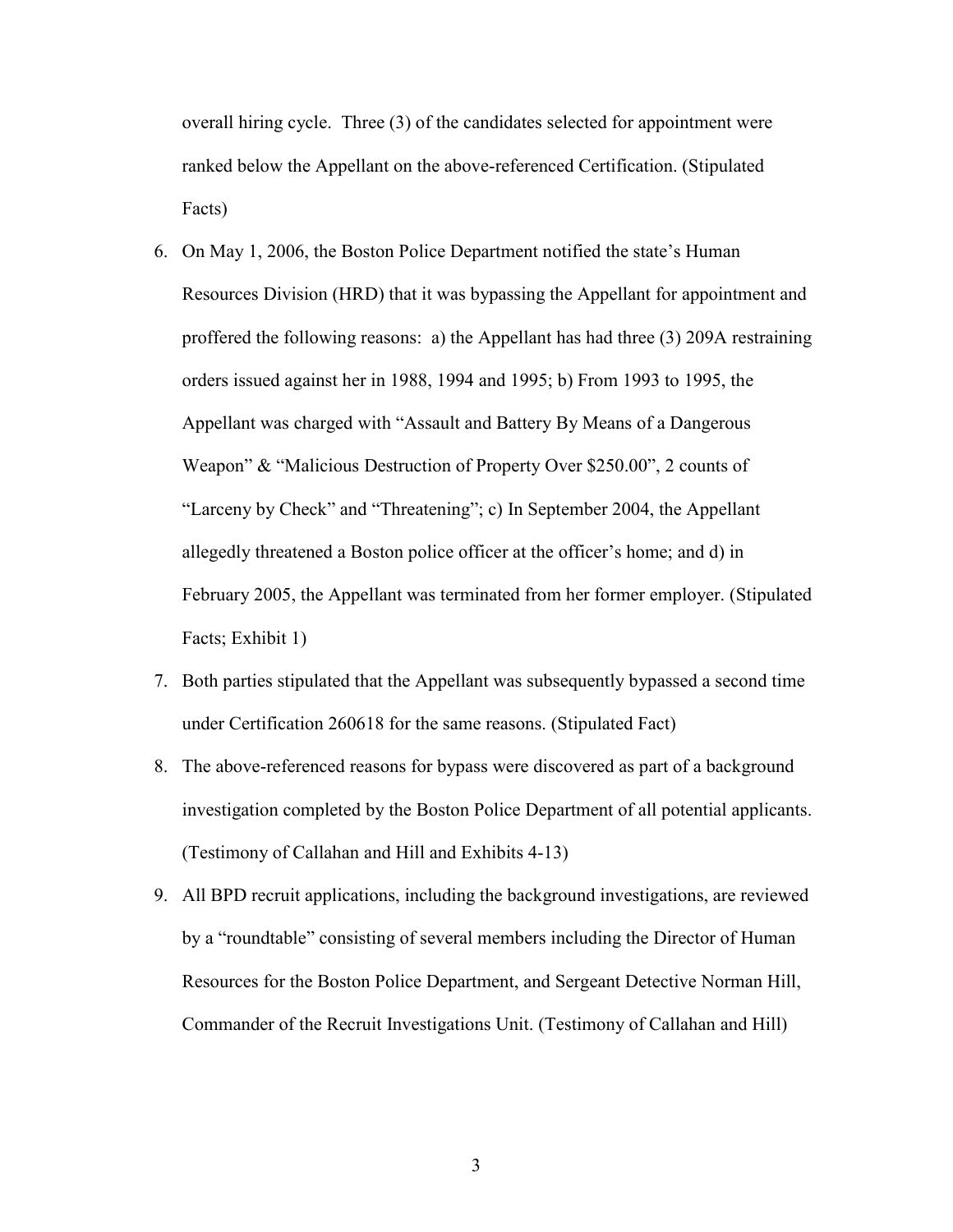10. The roundtable team has the option of conducting an additional "discretionary interview" with an applicant if they determine that additional information or clarification regarding the applicant is needed. The Appellant did not receive a discretionary interview. (Testimony of Hill)

209A Restraining Orders Issued in 1994, 1995 and 1998

- 11. As referenced above, the Appellant has two children. According to the Appellant, the children's father is absent from the children's lives and does not pay child support. (Testimony of Appellant)
- 12. The Appellant testified that each time she pressed the children's father for child support, he retaliated by seeking a restraining order against her. (Testimony of Appellant)
- 13. The three restraining orders against the Appellant referenced by BPD in its reasons for bypass were all taken out by the father of the Appellant's children – in 1994, 1995 and 1998. (Testimony of Appellant; Exhibits 4A – 4C)
- 14. Although one of the restraining orders referenced above lists the name of another complainant, the Appellant testified that the father of her children used another name at some point in time. This apparently led Sergeant Detective Norman Hill to reach the mistaken conclusion that two (2) different complainants had sought restraining orders against the Appellant. (Exhibits 4A – 4C and Testimony of Hill)
- 15. All three (3) of the above-referenced restraining orders expired after fourteen (14) days. BPD did not produce a copy of the original orders issued and/or a copy of the complainant's application for the restraining orders. Rather, BPD submitted computer print-outs summarizing the actions taken by the court. (Exhibits  $4A - 4C$ )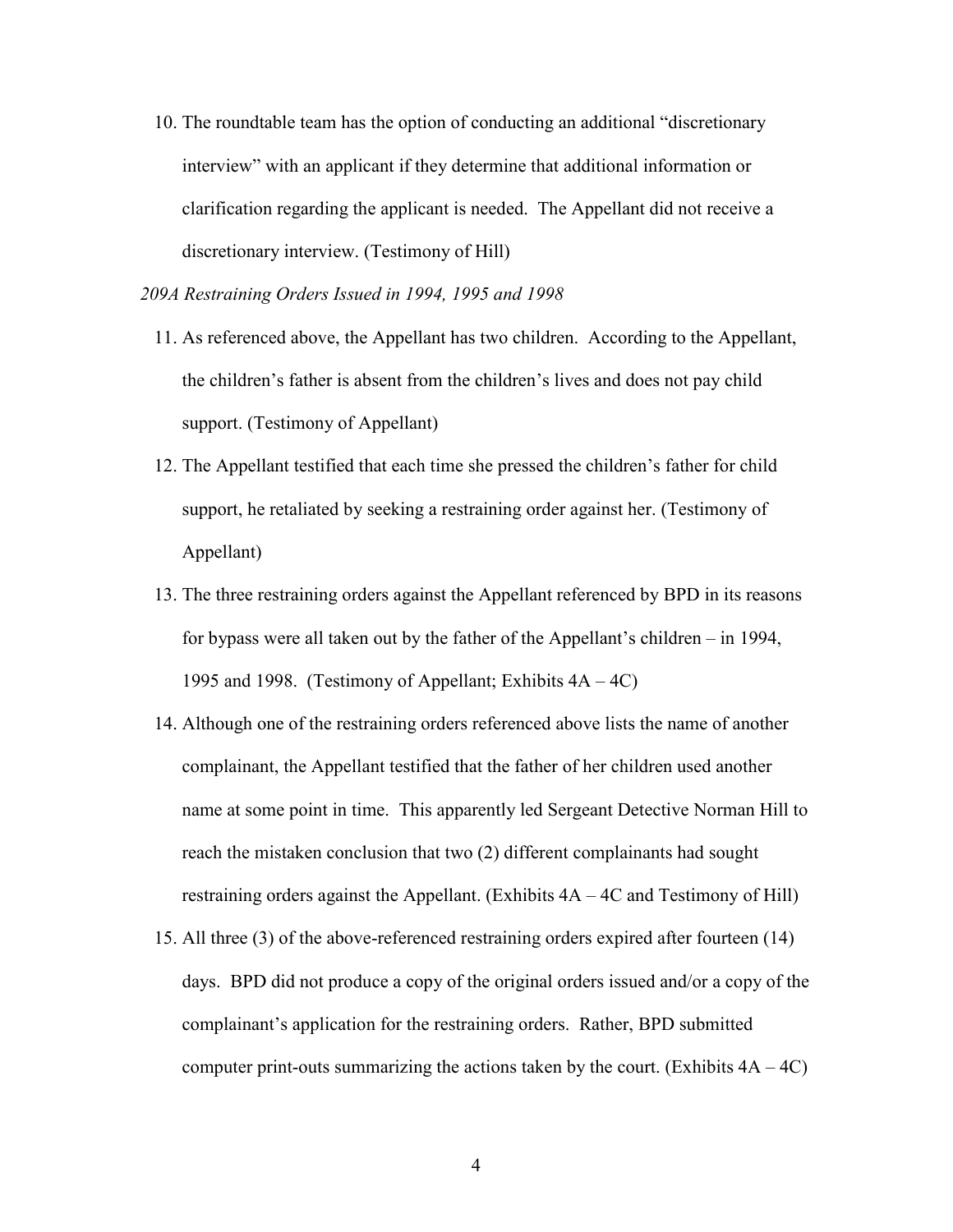16. Both Sergeant Detective Hill and BPD's former HR Director confirmed during their testimony that the restraining orders were a concern that contributed to the decision to bypass the Appellant. (Testimony of Hill and Callahan)

# 1993 Malicious Destruction of Property

- 17. On March 26, 1993, the Appellant was charged with Malicious Destruction of Property Over \$250 in Cambridge District Court. The matter was continued to September 1993 at which time the case was to be dismissed upon payment of \$300 in restitution. (Exhibit 6)
- 18. For eight (8) years, the Appellant failed to pay the \$300 in restitution, eventually resulting in the issuance of a default warrant against her leading to her arrest for an outstanding warrant in 1999. (Exhibits 6 and 9)
- 19. The Appellant testified before the Commission regarding the 1993 incident as well as her reason for failing to pay the \$300 in restitution.
- 20. According to the Appellant, she was driving her mother's car in Cambridge, MA in 1993 with a female friend as a passenger. At some point while they were driving, the female friend spotted her boyfriend with another woman. At this point, the Appellant pulled her car over and her female friend exited the car, picked up a brick and threw it at the boyfriend's car window. The female friend got back in the car and the Appellant drove away. (Testimony of Appellant)
- 21. As referenced above, the Appellant, as a result of this incident, was charged with Malicious Destruction of Property over \$250 and ordered to pay \$300 in restitution. (Exhibit 6)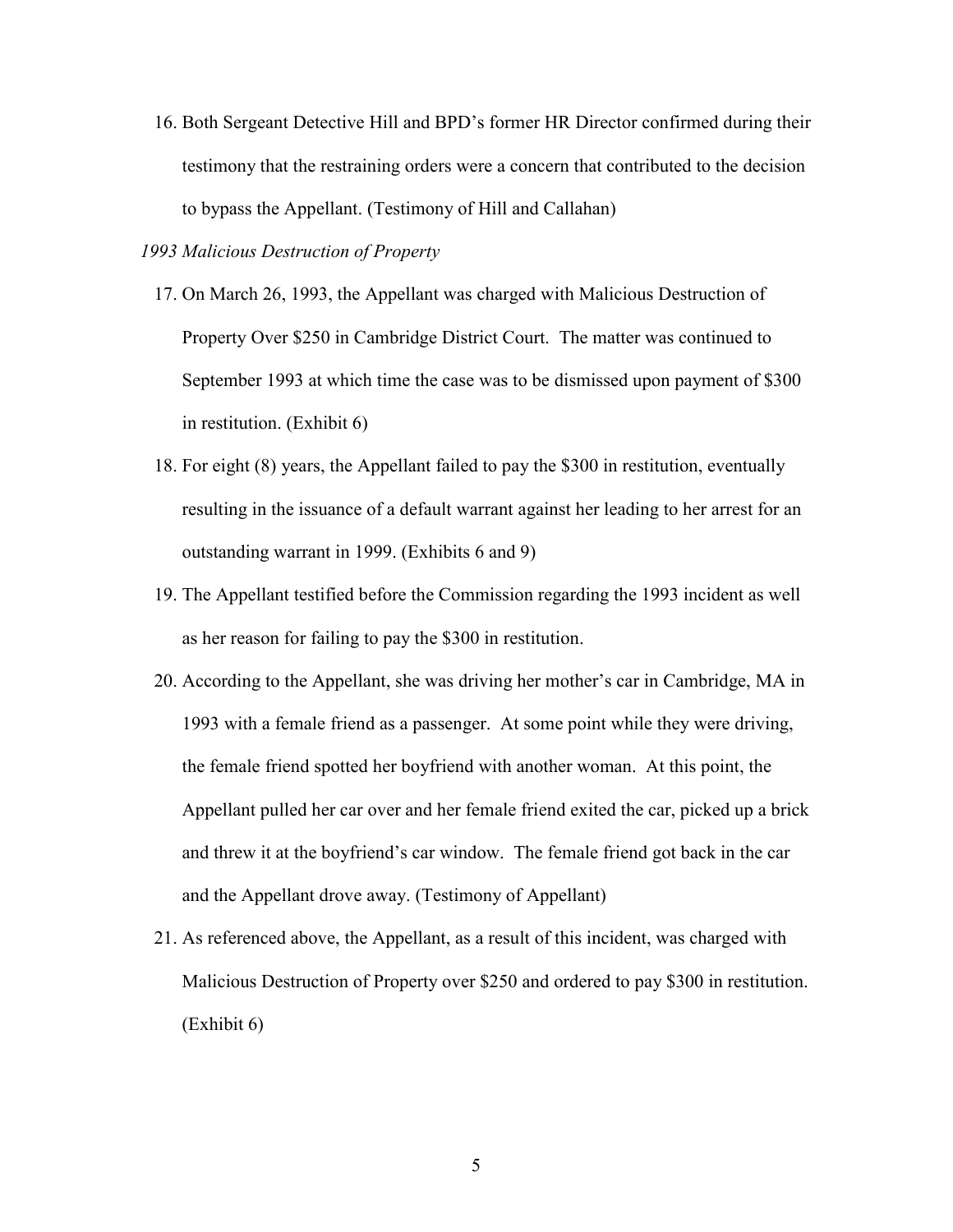22. Asked by this Commissioner why she failed to pay the \$300 in restitution for eight (8) years, the Appellant testified that she didn't believe she should have to pay for the transgression of her female friend. (Testimony of Appellant)

1995 Charges of Assault by Dangerous Weapon and Malicious Destruction of Property

- 23. On April 12, 1995, the Appellant was arrested and charged with Assault by Dangerous Weapon and Malicious Destruction of Property over \$250. The charges were ultimately dismissed for want of prosecution. (Exhibit 8)
- 24. Neither of the BPD witnesses could provide any details regarding the abovereferenced charges beyond the limited information on the docket sheet from Dorchester District Court.
- 25. In regard to these charges, the Appellant testified that she thinks these charges resulted after she entered a district police station in Mattapan to "file a report" against the father of her children. Again according to the Appellant, the father of her children came into the police station, pushed her and she pushed him back. She was unable to provide any further details regarding what led to her arrest that day. (Testimony of Appellant)

July 2001 Incident Report

26. Exhibit 11 is a July 9, 2001 Boston Police Department Incident Report. According to the report, two Boston police officers responded to a radio call that day regarding an assault and battery in progress. The report identifies the reporter as the Appellant's then-boyfriend (not the father of her children) and the Appellant as the alleged offender. (Exhibit 11)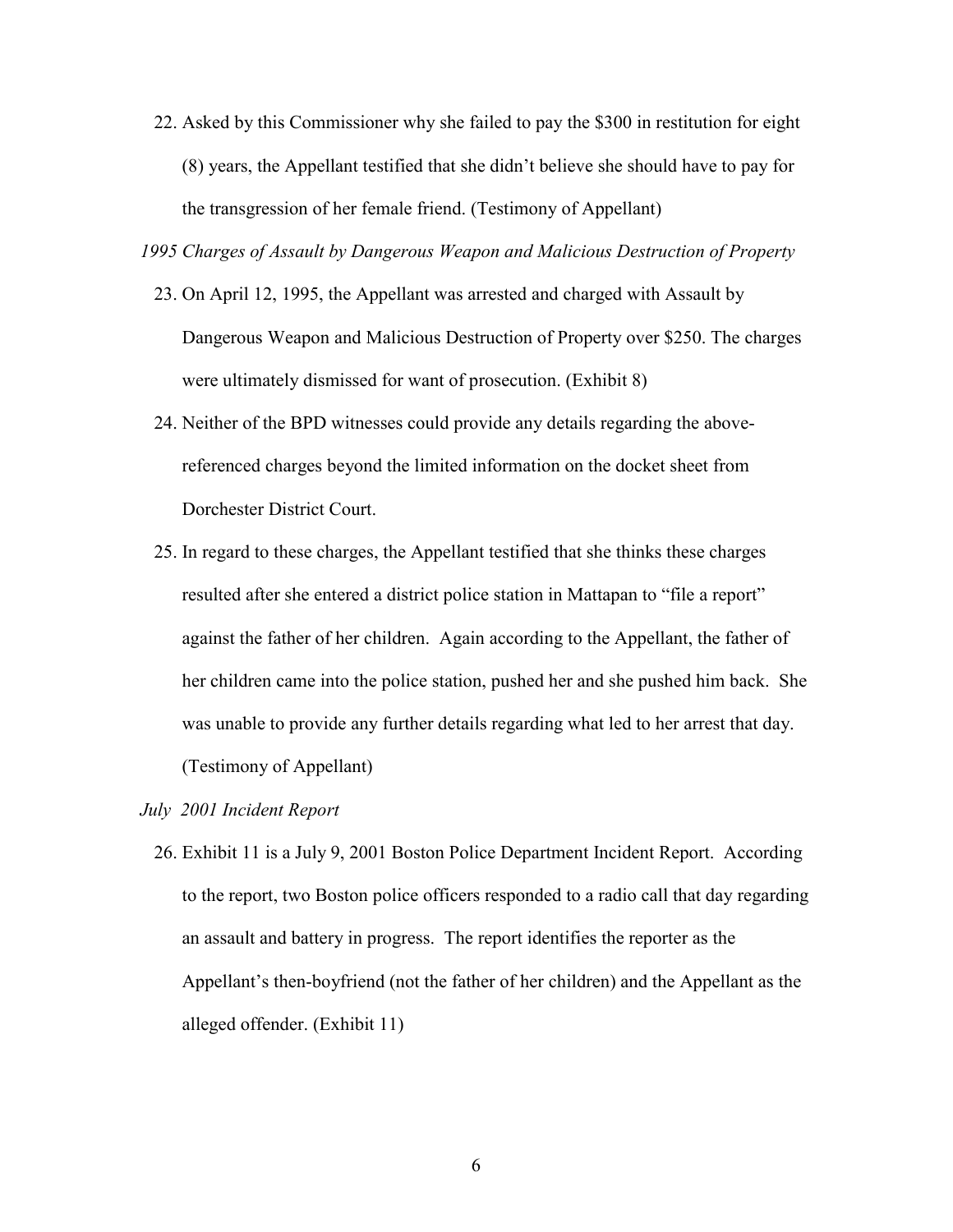27. According to the above-referenced incident report, the officers spoke with the victim who stated that he and the Appellant had just returned from a trip to North Carolina when he asked the Appellant to drop him off at a friend's house. Again according to the report, the boyfriend alleged that an argument ensued between the two of them and the Appellant grabbed a gold chain from around his neck and pulled it off. According to the same incident report, the officers observed scratch marks on the boyfriend's chest and right shoulder as well as a cut about the size of a nickel on his shin where he was also allegedly kicked by the Appellant. The boyfriend declined medical treatment and no charges were brought against either party. (Exhibit 11)

### September 2004 Incident Involving a Boston Police Officer

- 28. Exhibit 12 is a Boston Police Department Incident Report dated September 17, 2004 which identifies a female Boston police officer as the victim and the Appellant as one of four offenders. The report appears to be written by another Boston police officer who responded to a call at the female Boston police officer's home. (Exhibit 12)
- 29. According to the above referenced incident report, two (2) Boston police officers responded to a call from the off-duty female police officer who reported that "a group of people were ringing her doorbell and asking her to come outside to fight…Officers identified [the Appellant] as the person ringing victim's doorbell. Victim states [the Appellant] stated, 'I heard you wanted to kick my butt; come on down'." (Exhibit 12)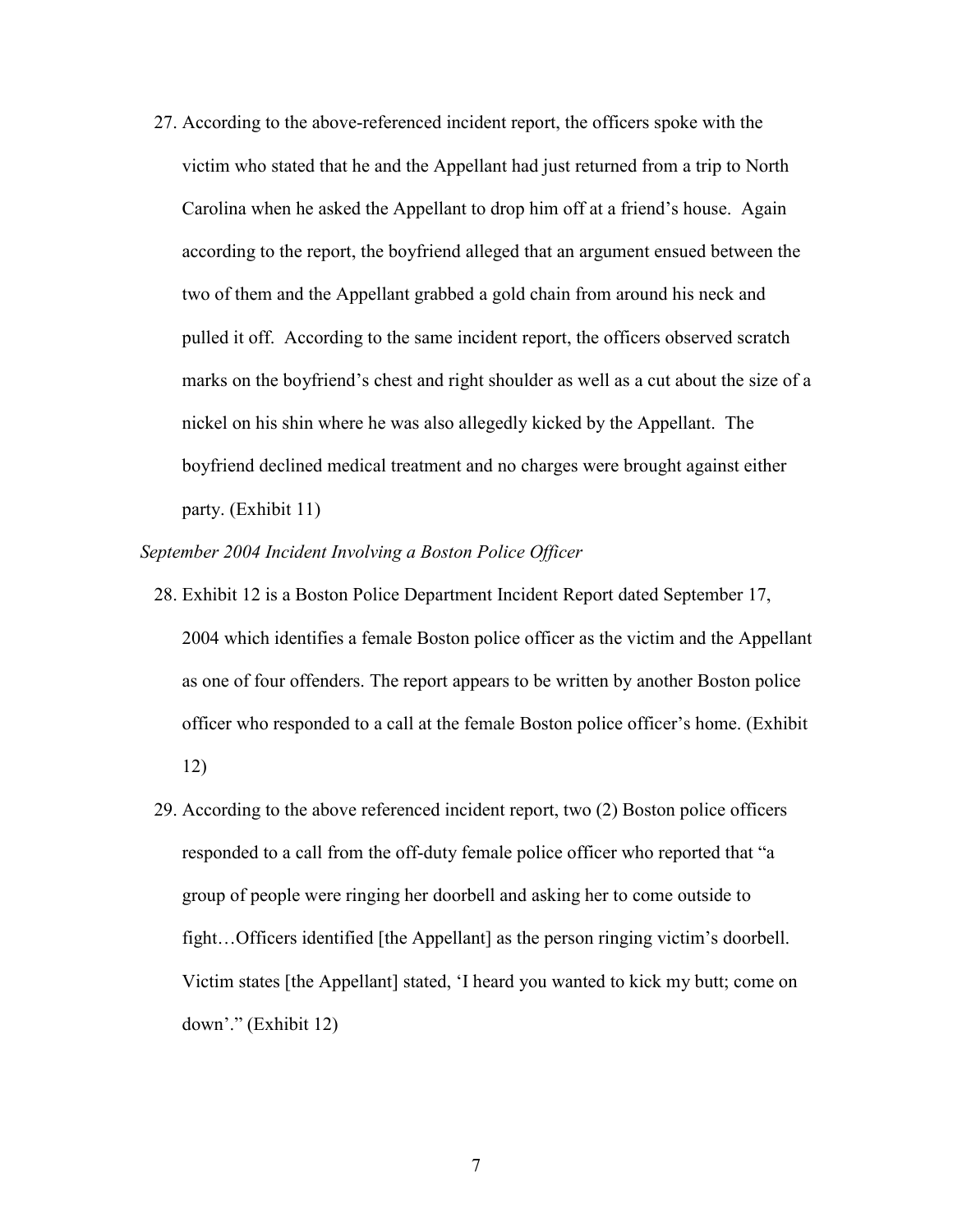- 30. The incident report goes on to state that the Appellant told the responding police officers that "there was a traffic incident earlier in the day involving [the female Boston police officer] and [the Appellant's] younger brother." Again according to the incident report, "[the Appellant] stated she did ring [the female police officer's] doorbell and attempted to talk to her about the incident." (Exhibit 12)
- 31. The Appellant testified before the Commission regarding the above-referenced incident. According to the Appellant, the female police officer was harassing her brother, whose friend lived upstairs from the female Boston police officer. Again according to the Appellant, she was told by her brother and his friends that the female Boston police officer tried to hit her brother with her car. (Testimony of Appellant)
- 32. The Appellant testified that she went to the home of the Boston police officer, "to get her side of the story…I went up to her house and rang the doorbell." The Appellant then testified that she asked for the female police officer by name, but that she never came to the door. Again according to the Appellant, she then left the property without incident and walked down the street at which point she was approached by two Boston police officers and brought to the Roxbury police station for questioning. (Testimony of Appellant)
- 33. No documents were entered to show that any charges were brought against the Appellant regarding the above-referenced incident.

#### 2005 Termination from Employment

34. It is undisputed that the Appellant was terminated from her employment at Citizens Bank in 2005.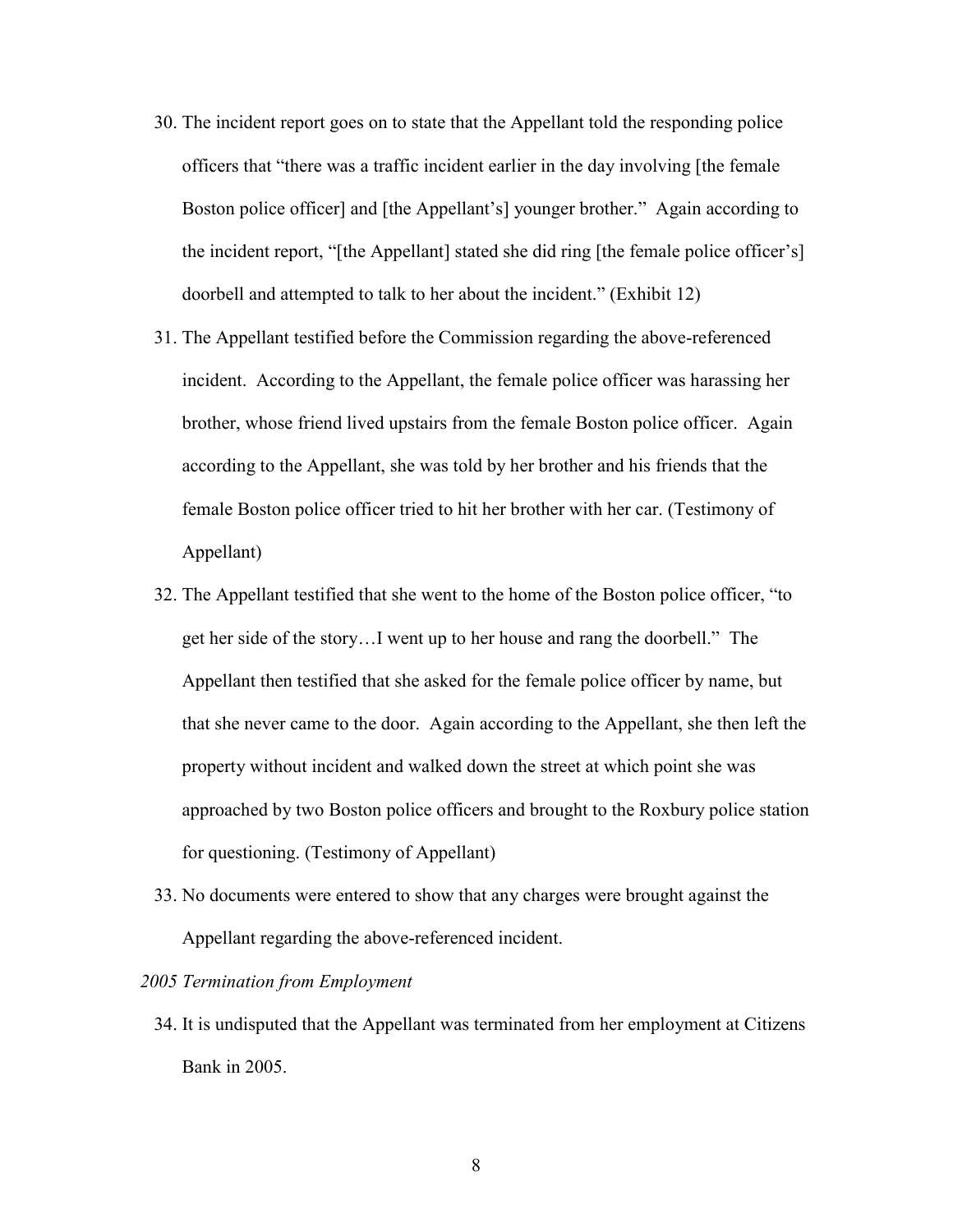- 35. The Appellant testified in regard to the reasons for this termination before the Commission. According to the Appellant, she was a "tele-manager" at Citizens bank for approximately five (5) years. Again according to the Appellant, she was terminated because she "yelled at" one her employees. (Testimony of Appellant)
- 36. According to the Appellant, she did indeed yell at the employee in question, but with good cause. Specifically, the employee had opened a public door to the bank at a time when the vault was open and cash was visible. (Testimony of Appellant)
- 37. As part of her testimony, the pro se Appellant was permitted to read a written statement that she had prepared in preparation for the hearing before the Commission. The Appellant's statement focused on the fact that she had followed all of the procedures in regard to the application process to become a Boston police officer. Further, the Appellant, as part of her statement, reiterated much of the testimony that is already referenced in the findings of fact above. The Appellant did, however, acknowledge, that she was indeed an accessory regarding the abovereferenced brick-throwing incident in Cambridge and admitted this was an error in judgment that she regrets. Finally, the Appellant stated that she doesn't use drugs, alcohol or cigarettes and, as a result of her rejection for employment with the Boston Police Department, has become disillusioned with the process. (Testimony of Appellant)

#### Decision to Bypass

38. Mr. Hill testified that the BPD reviews applications on a case-by-case basis and considers the "recency" and "severity" of the underlying incidents and/or charges. (Testimony of Hill)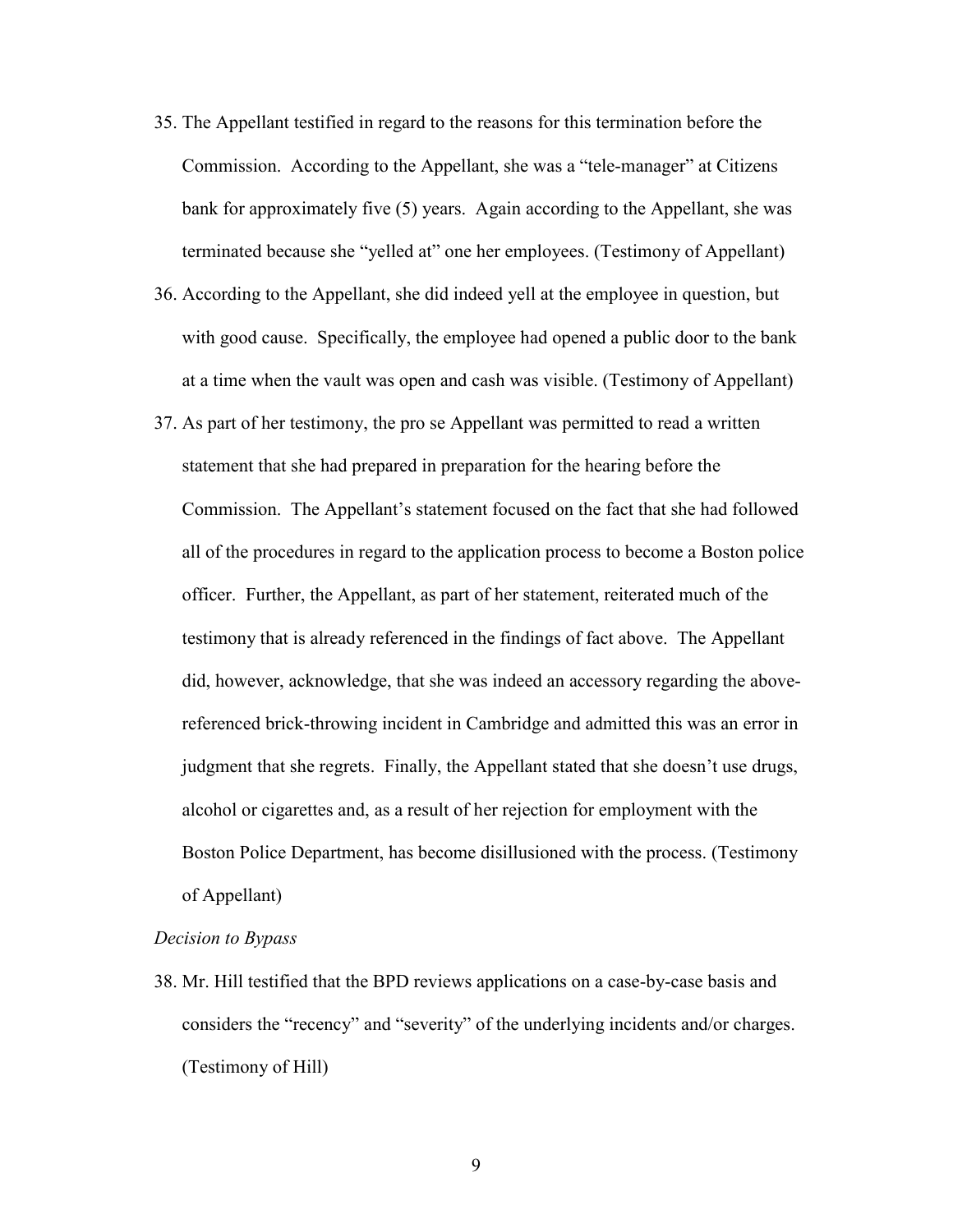- 39. Sergeant Detective Hill testified that taken as a whole, the Appellant's background raised serious concerns for the Boston Police Department including her criminal behavior, being the subject of three restraining orders, threatening a Boston police officer and being terminated from her last place of employment. Mr. Hill described the Appellant as "simply unsuitable" for employment with the Boston Police Department. (Testimony of Hill)
- 40. During his testimony, Mr. Hill and former BPD HR Director Edward Callahan stressed the awesome responsibility of Boston police officers and the need to select suitable candidates who can be entrusted with a deadly weapon. (Testimony of Hunt and Callahan)
- 41. On June 15, 2006, the state's Human Resource Division (HRD) approved the reasons proffered by the City in bypassing the Appellant. (Stipulated Fact)
- 42. The Appellant filed a timely appeal with the Civil Service Commission regarding HRD's decision. (Stipulated Fact)

# CONCLUSION:

 The role of the Civil Service Commission is to determine "whether the Appointing Authority has sustained its burden of proving that there was reasonable justification for the action taken by the appointing authority." City of Cambridge v. Civil Service Commission, 43 Mass. App. Ct. 300, 304 (1997). Reasonable justification means the Appointing Authority's actions were based on adequate reasons supported by credible evidence, when weighed by an unprejudiced mind, guided by common sense and by correct rules of law. Selectmen of Wakefield v. Judge of First Dist. Ct. of E. Middlesex, 262 Mass. 477, 482 (1928). Commissioners of Civil Service v. Municipal Ct. of the City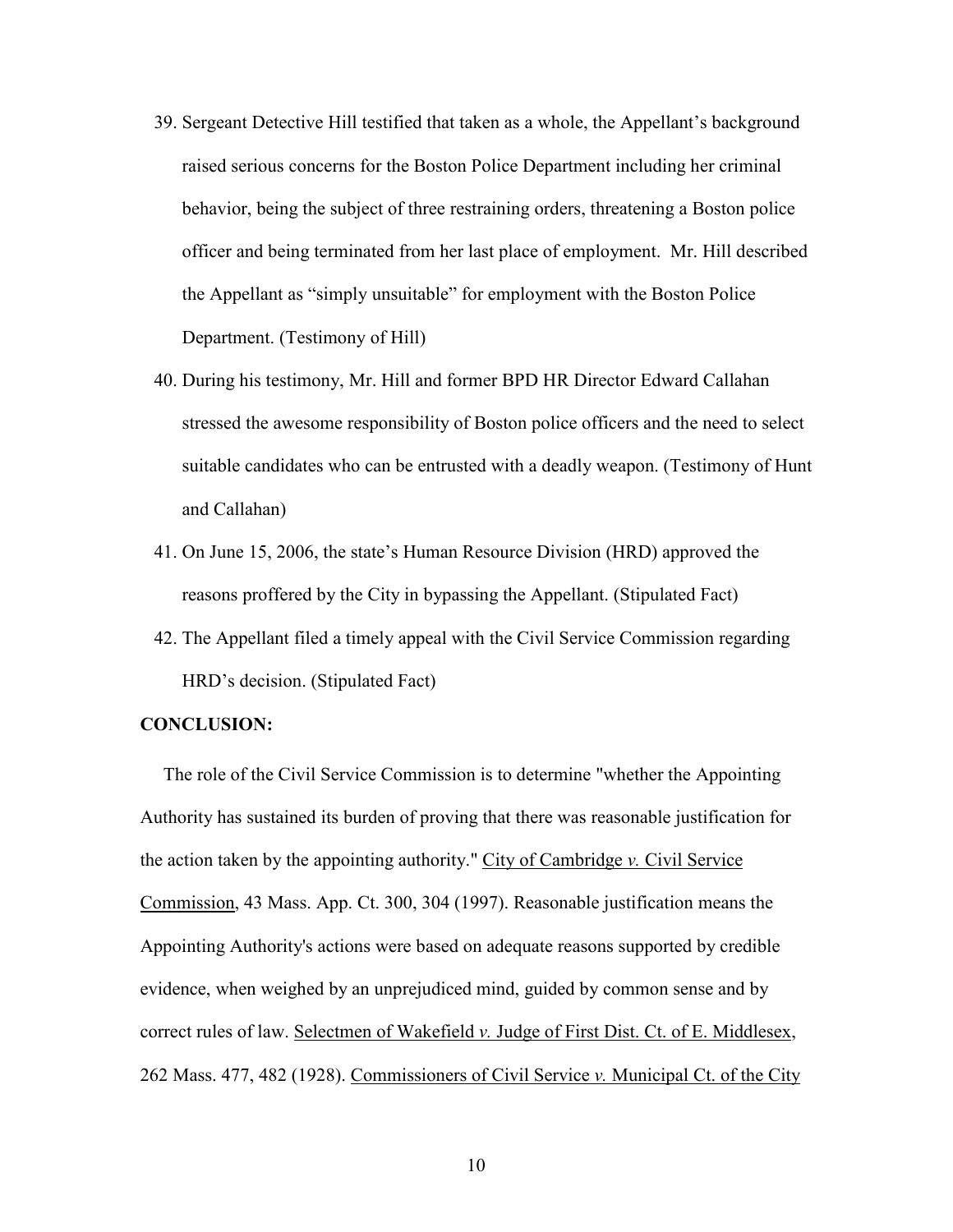of Boston, 359 Mass. 214 (1971). G.L. c. 31, § 2(b) requires that bypass cases be determined by a preponderance of the evidence. A "preponderance of the evidence test requires the Commission to determine whether, on the basis of the evidence before it, the Appointing Authority has established that the reasons assigned for the bypass of an Appellant were more probably than not sound and sufficient." Mayor of Revere v. Civil Service Commission, 31 Mass. App. Ct. 315 (1991). G.L. c. 31, § 43.

 Appointing Authorities are rightfully granted wide discretion when choosing individuals from a certified list of eligible candidates on a civil service list. The issue for the commission is "not whether it would have acted as the appointing authority had acted, but whether, on the facts found by the commission, there was reasonable justification for the action taken by the appointing authority in the circumstances found by the commission to have existed when the Appointing Authority made its decision." Watertown v. Arria, 16 Mass. App. Ct. 331, 334 (1983). See Commissioners of Civil Serv. v. Municipal Ct. of Boston, 369 Mass. 84, 86 (1975) and Leominster v. Stratton, 58 Mass. App. Ct. 726, 727-728 (2003). However, personnel decisions that are marked by political influences or objectives unrelated to merit standards or neutrally applied public policy represent appropriate occasions for the Civil Service Commission to act. City of Cambridge, 43 Mass. App. Ct. at 304.

 Ms. Brimley is a life-long resident of Boston. She attended Boston High School and is completing courses at Curry College as part of a bachelors degree program. She has two children and is currently unemployed. I don't doubt her sincere desire to serve the City of Boston as a police officer as she described during her articulate testimony before the Commission.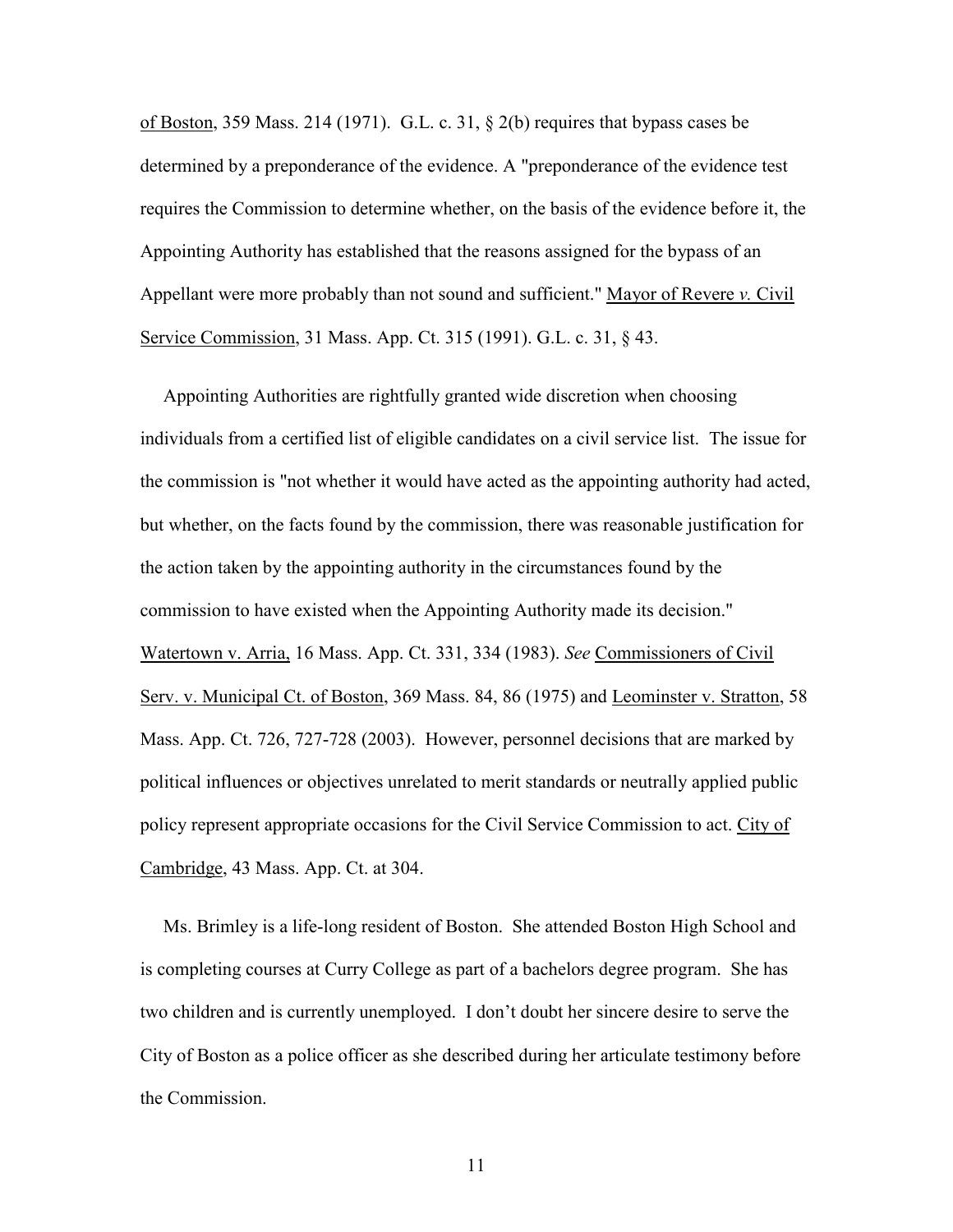Unfortunately, however, the Appellant's background provides the City of Boston with reasonable justification for bypassing her for employment as a police officer. In 1993, Ms. Brimley was involved in an alarming incident that ultimately led to her being charged with malicious destruction of property over \$250. The incident, in which the Appellant's female friend threw a brick through the car window of her boyfriend and was then driven away by the Appellant, is disturbing on two fronts. First, it shows horrendous judgment on the part of the Appellant. Second, while the incident may have occurred while the Appellant was in her teens, she subsequently refused to comply with a courtordered restitution of \$300 for eight years, believing she should not be held responsible for the bad act of her female friend. Only after being arrested on a default warrant several years after the incident did the Appellant abide by the court order.

 While the details are somewhat sketchy, other subsequent events make it painfully clear that the 1993 incident was not an isolated event. In 1995, the Appellant was charged with assault with a dangerous weapon and malicious destruction of property followed by an incident in 2001 in which the Appellant allegedly assaulted her thenboyfriend.

 Most troubling, however, is the relatively recent and specific allegation involving an off-duty Boston police officer. Even accepting the Appellant's version of events regarding the 2004 incident, the Appellant once again used horrible judgment. Believing that a female Boston police officer was harassing her brother, the Appellant decided to take matters into her own hands and confront the police officer at her home. As someone who was considering a career in law enforcement at the time, the Appellant should have realized the inappropriate nature of her actions and, rather than confronting an off-duty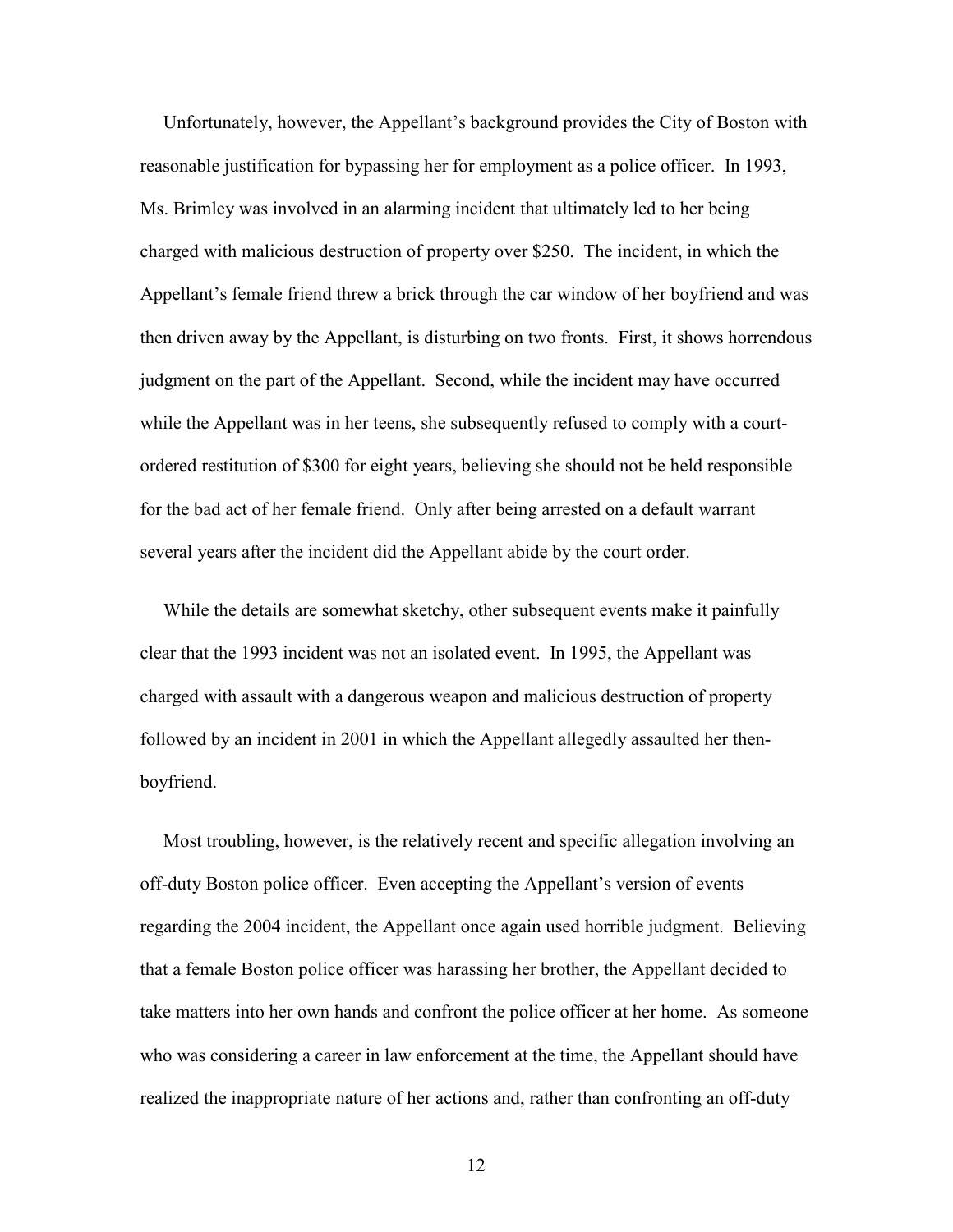police officer at her home, taken advantage of the well-established means of addressing citizen complaints within the Boston Police Department. Finally, there is no dispute that the Appellant was terminated from her most recent employment after a verbal altercation with one of her employees.

 Taken together, the Appellant's actions confirm the conclusion of Sergeant Detective Hill that Ms. Brimley is not suitable for employment as a Boston police officer.

 After considering all the testimony and evidence in the record, I conclude that the Boston Police Department had sound and sufficient reasons for bypassing the Appellant for selection as a police officer in the City of Boston and there is no evidence of inappropriate motivations or objectives that would warrant the Commission's intervention in this matter.

 For all of the above reasons, the appeal under Docket No. G1-06-295 is hereby dismissed.

Civil Service Commission

#### \_\_\_\_\_\_\_\_\_\_\_\_\_\_\_\_\_\_\_\_\_\_\_\_\_\_\_\_\_\_\_\_ Christopher C. Bowman, Commissioner

 By vote of the Civil Service Commission (Bowman, Guerin, Marquis and Taylor, Commissioners) on May 10, 2007.

A true record. Attest:

 $\mathcal{L}=\mathcal{L}^{\text{max}}$ 

# Commissioner

Either party may file a motion for reconsideration within ten days of the receipt of a Commission order or decision. The motion must identify a clerical or mechanical error in the decision or a significant factor the Agency or the Presiding Officer may have overlooked in deciding the case. A motion for reconsideration